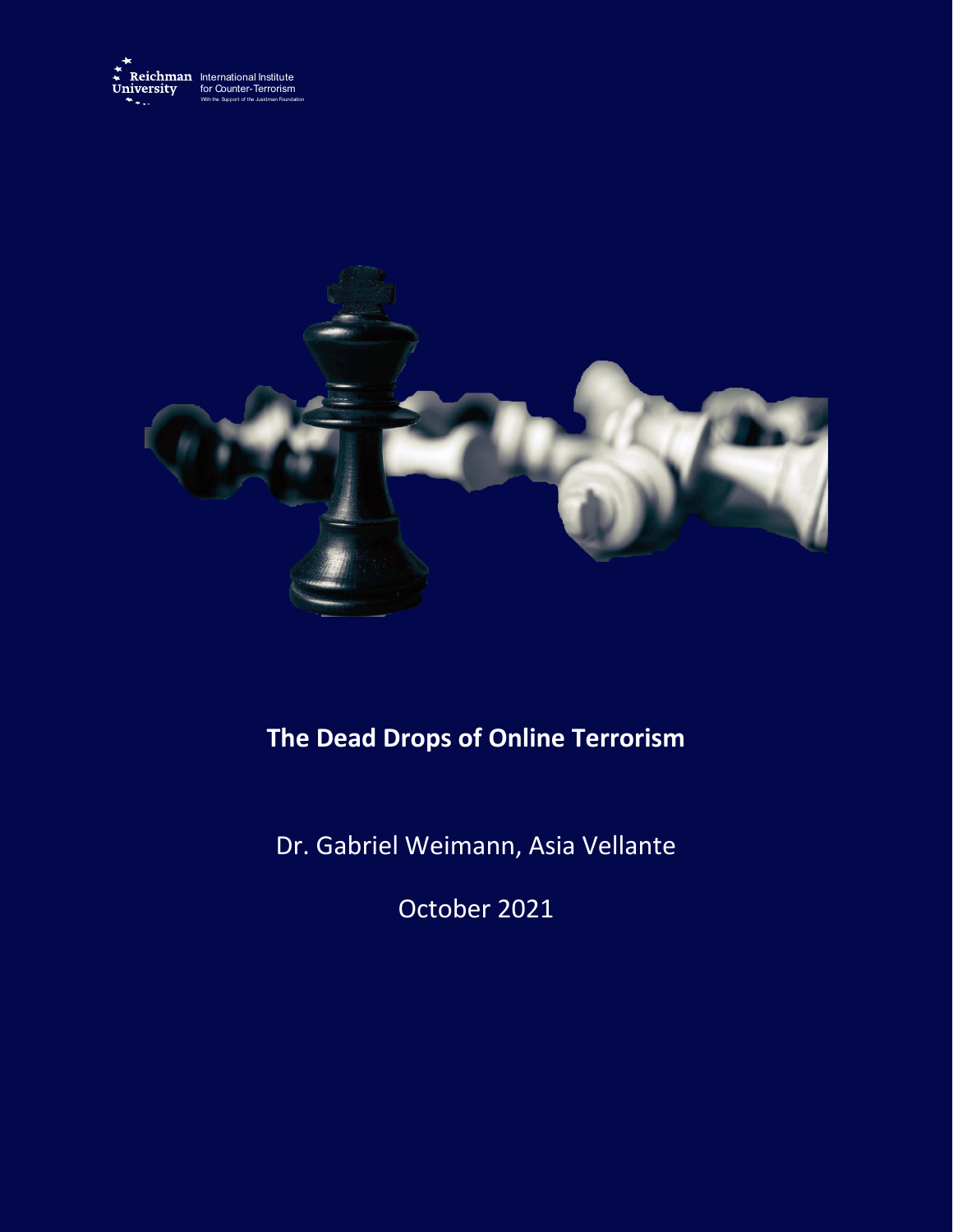



## **Summary**

With the proliferation, spread, and impact of violent extremist and terrorist content on the Internet and social media, governments, and security agencies have increased their countermeasures online. In response, terrorists and violent extremists have similarly altered their behavior by changing tactics and migrating to new platforms.

One of the more sophisticated ways extremists and terrorists are using online communication to avoid detection is the use of virtual dead drops in the form of anonymous sharing portals. Anonymous sharing portals have no-login requirement and, thus, provide anonymity and allow for sharing links of which content is to be collected, shared, and mass-distributed.

**Keywords:** Social, Anonymous, Communication, Internet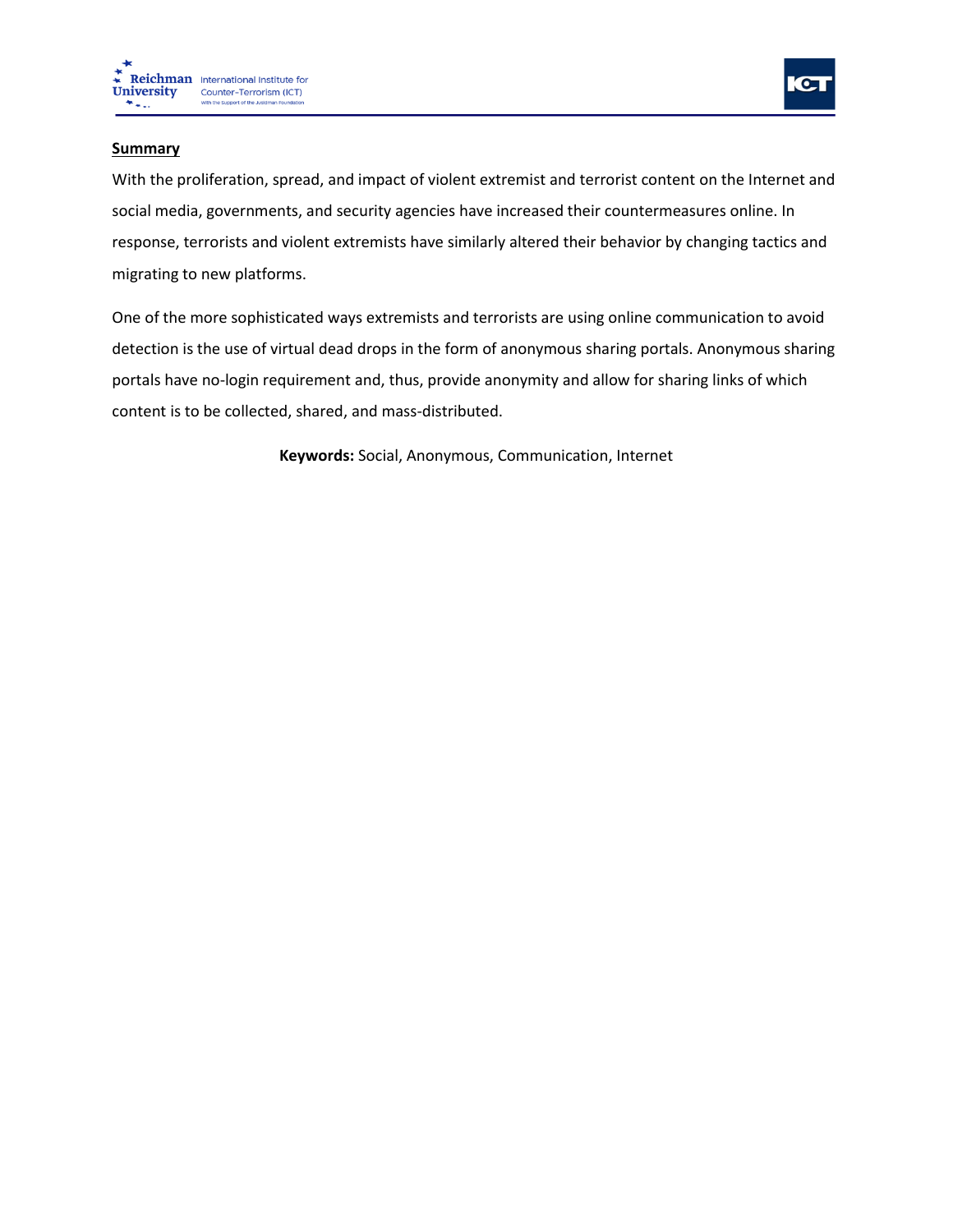

#### **Introduction**

Due to the proliferation, spread, and impact of violent extremist and terrorist content on the Internet and social media, governments and security agencies increased their countermeasures online. Consequently, terrorists and violent extremists responded by changing their online tactics and moved to other platforms. One of the more sophisticated ways extremists and terrorists are using online communication to avoid detection is the use of virtual dead drops in the form of anonymous sharing portals. Anonymous sharing portals have no-login requirements, thus providing anonymity and allowing for sharing links of which content is to be collected, shared, and mass-distributed. Consequently, anonymous sharing portals such as justpaste.it, telegra.ph, and various cloud storage services have become the most used dead drops by ISIS and other terrorist and extremist groups.

## **The Dead Drops Platforms**

There are several anonymous sharing platforms. The most popular is Justpaste.it, a Polish-made site that does not require registration, is not open to search engines, and specific contents are accessible only by a given or shared link. More important from the terrorist point of view is the ability to protect the contents from automated searches by web crawlers and algorithms by allowing the use of encrypt tags. As reported by Stalinsky and Sosnow, "JustPaste.it has been the most important content-sharing website for jihadis." <sup>1</sup> Very often, as reported by Shehabat and Mitew, links to items uploaded on justpaste.it have been shared on social media to promote exposure.<sup>2</sup> Other than justpaste.it, a newer service is the Telegram's blogging platform called Telegraph. Additionally, terrorists use cloud sharing platforms as revealed by the study conducted by Ayad, Amarasingam and Alexander.<sup>3</sup> The present study is an attempt to explore the various platforms used by terrorist groups like the Islamic State, al Qaeda, and al Shabab to store and disseminate material on a variety of virtual dead drops like anonymous platforms and cloud services. Specifically, we focused on the following research questions:

<sup>&</sup>lt;sup>1</sup> Stalinsky, S., & Sosnow, R. (2016). "The jihadi cycle on content-sharing web services 2009–2016 and the case of Justpaste. it: favored by ISIS, Al-Qaeda, and other jihadis for posting content and sharing it on Twitter–jihadis move to their own platforms (Manbar, Nashir, Alors. Ninja) but then return to Justpaste. It". MEMRI Inquiry & Analysis Series No, 1255(6).

<sup>2</sup> Shehabat, A., & Mitew, T. (2018). "Black-boxing the black flag: anonymous sharing platforms and ISIS content distribution tactics". Perspectives on Terrorism, 12(1), pp. 81-99.

<sup>&</sup>lt;sup>3</sup> Ayad, M., Amarasingam, A. and Alexander, A. (2021). "The Cloud Caliphate: Archiving the Islamic State in Real-Time, Institute for Strategic Dialogue (IST)". Special Report (May 2021). URL: https://ctc.usma.edu/the-cloudcaliphate-archiving-the-islamic-state-in-real-time/.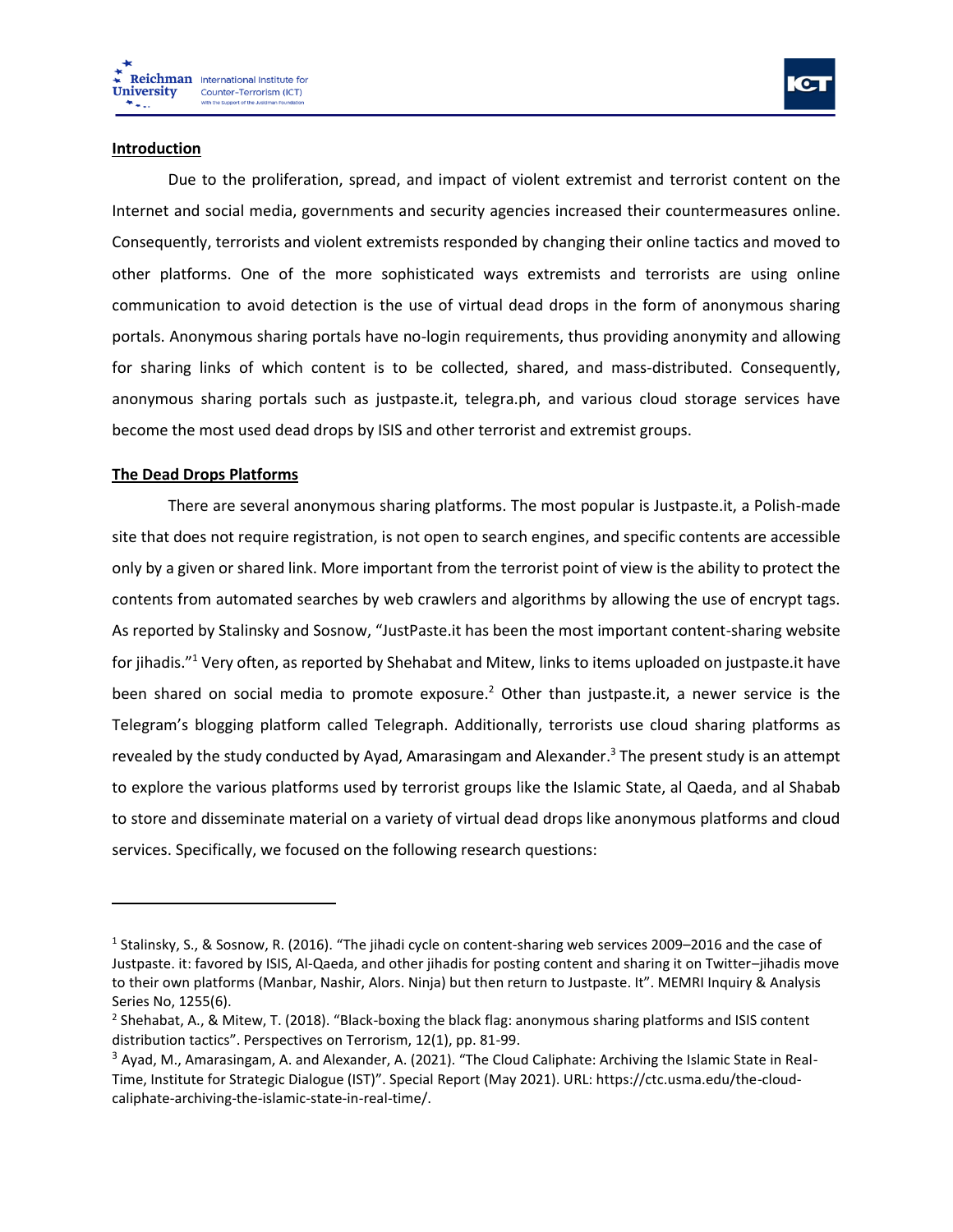



RQ1: What are the platforms used by terrorist groups as their virtual dead drops?

RQ2: Who are the terrorist groups using the dead drops?

RQ3: What type of information is stored in these dead drops?

RQ4: Are there differences in the use of dead drops across terrorist groups?

RQ5: Are there changes over time in the use of these dead drops?

#### **Method**

To examine the use of online dead drops by terrorist groups, we applied several stages of data collection and analysis. First, we created a database by selecting all terrorist content that included material designed for intimidation, radicalization, recruitment, online guidance to use weapons and explosives, calls for attacks, and, in addition, that it was published either on anonymous sharing platforms or available to download on a cloud share platform. It should be noted that anonymous platforms such as justpaste.it and Telegraph don't have a homepage and it is possible to access the content only if one has the direct link. We searched Twitter for any links to anonymous and cloud-sharing platforms: Twitter was chosen since Stalinsky and Sosnow already noted the use of Twitter to share links to extensive content that they post on content-sharing web services.<sup>4</sup> On Twitter, we searched for terrorist postings containing the following keywords, all associated with anonymous and cloud share platforms: JustPaste.it, Telegra.ph, dump.to, Noteshare.id, pastethis.at, manbar.me, nasher.me, files.fm, pixeldrain, onedrive, nextcloud, cloud drive, top4top, Yandex.Disk, MixDrop, 4shared, Cloudmail, Archive.today, PCloud, UsersDrive, and Dropapk.to. For example, on Archive.today, we searched daily for terrorist content by looking into all the screenshots saved on the web archive under the host justpaste.it, telegra.ph, noteshare.id, pastethis.at, manbar.me, nasher.me, and dump.to. The database includes the links used for directing to the virtual dead drops and the contents posted there, including texts, photos, videos, news broadcasts, weapon and explosives manuals ("cookbooks"), and infographics. In fact, we created and analyzed two databases, one for the anonymous platforms and one for the cloud share platforms.

In the second stage, the database was subjected to a systematic content analysis, using a codebook with the following criteria: platforms used for the dead drops, date of publication, type of

<sup>&</sup>lt;sup>4</sup> Stalinsky & Sosnow, "The jihadi cycle on content-sharing web services," 2016.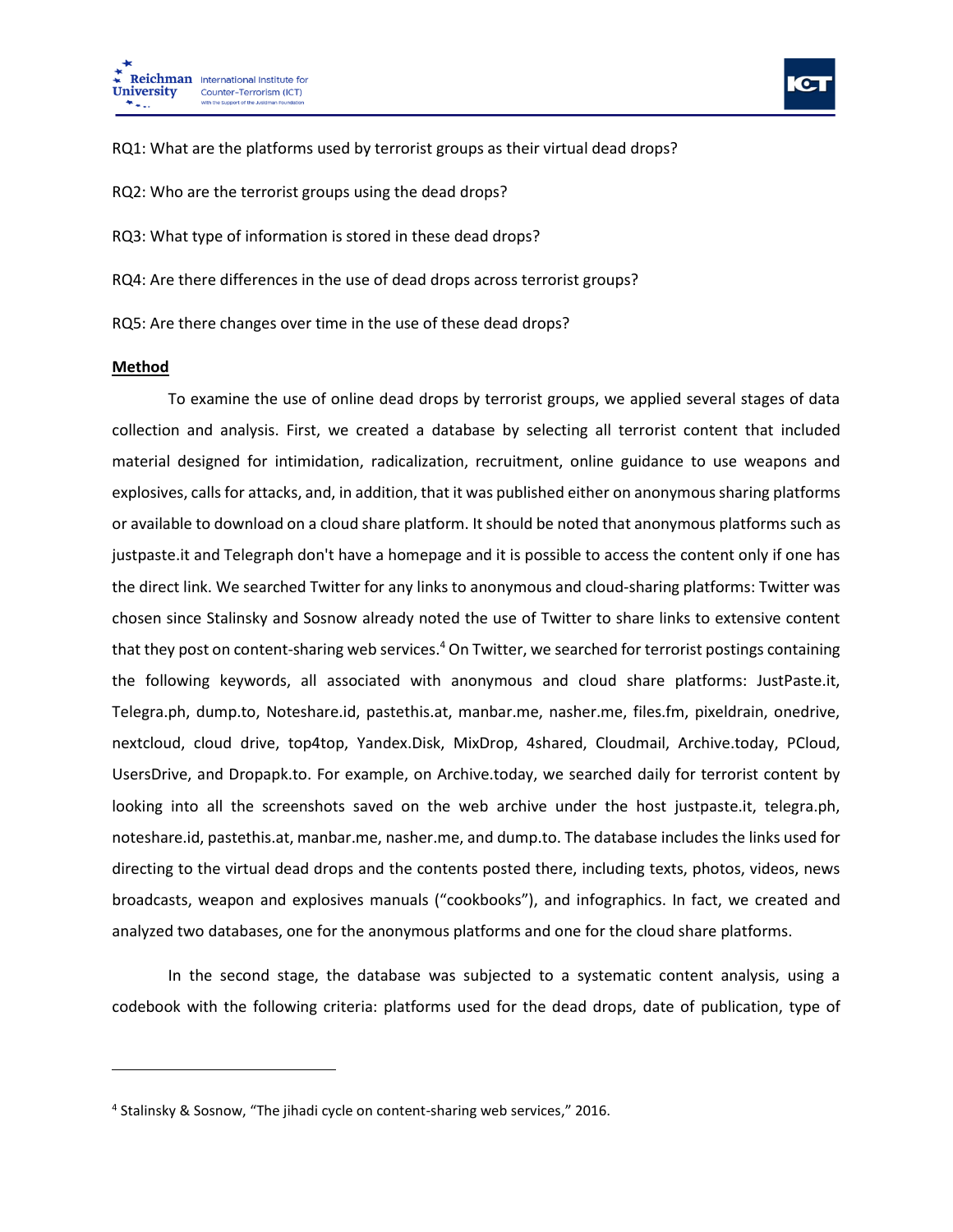



content posted, a brief description of the content, extra links included in the posts and audience reaction (comments, likes, retweeting). Our 6 months' scan (December 2020 to May 2021) revealed numerous postings on the dead drops sites, as described in Table 1.

| Name of the platform | Number of items analyzed | Type of content                                                                                                                                                                                                                                     |
|----------------------|--------------------------|-----------------------------------------------------------------------------------------------------------------------------------------------------------------------------------------------------------------------------------------------------|
| Justpaste.it         | 43                       | $\bullet$<br>Daily report<br>Al Naba magazine issue<br>$\bullet$<br>Propaganda video<br>$\bullet$<br>Photo report<br>$\bullet$<br>Infographic<br>$\bullet$<br>Telegram and hoop messenger accounts<br>$\bullet$<br>List of extra links<br>$\bullet$ |
| Telegra.ph           | 27                       | Daily report<br>$\bullet$<br>Al Naba magazine issue<br>Propaganda video<br>$\bullet$<br>Photo report<br>$\bullet$<br>Infographic<br>$\bullet$<br>Telegram and hoop messenger accounts<br>$\bullet$<br>List of extra links<br>$\bullet$              |
| Files.fm             | 118                      | Mp4 file news report video<br>$\bullet$<br>Mp4 file propaganda video<br>$\bullet$<br>PDF/Word file transcription of propaganda<br>$\bullet$<br>video<br>Zip file Al Naba magazine<br>Video file Al Naba newspaper<br>PDF file propaganda book       |
| Pixeldrain           | 60                       | · Mp4 file propaganda video<br>• PDF file Al Naba magazine<br>· Zip file Al Naba magazine<br>• Zip file infographics                                                                                                                                |
| Mediafire            | 60                       | · Mp4 file propaganda video<br>• PDF file Al Naba magazine<br>· Zip file Al Naba magazine<br>• Zip file infographic                                                                                                                                 |
| Onedrive             | 12                       | • Mp4 file audio speech<br>· Mp4 file propaganda video                                                                                                                                                                                              |
| Nextcloud            | 40                       | · Mp4 file propaganda video                                                                                                                                                                                                                         |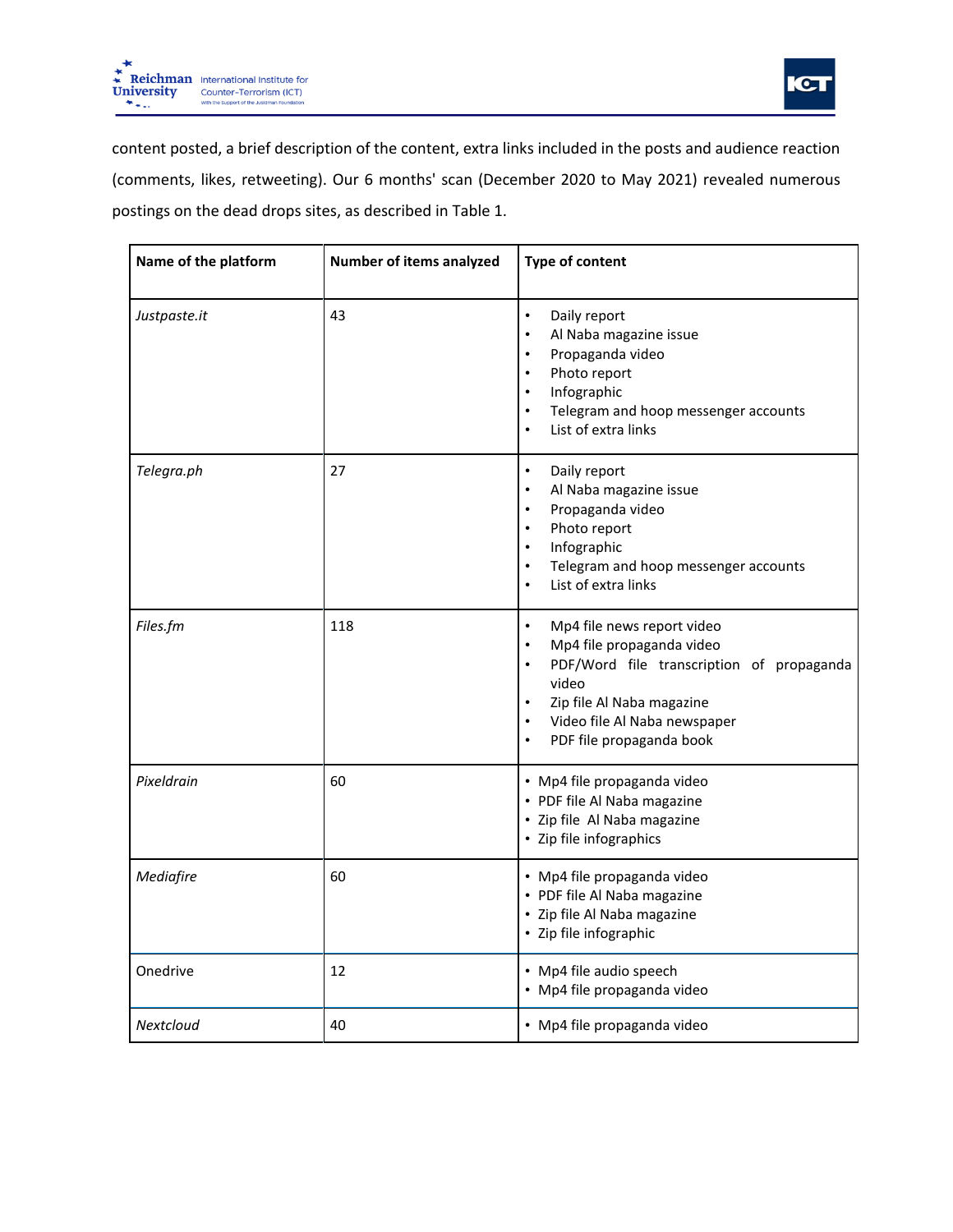



| Name of the platform                                                                                     | Number of items analyzed                                                                     | Type of content                                                                                                                                                                                                                                                                                        |
|----------------------------------------------------------------------------------------------------------|----------------------------------------------------------------------------------------------|--------------------------------------------------------------------------------------------------------------------------------------------------------------------------------------------------------------------------------------------------------------------------------------------------------|
| Top4top                                                                                                  | 44                                                                                           | • PDF/Word file transcription of a speech<br>· PDF/Word file transcription of a propaganda<br>video<br>• PDF file propaganda documents<br>• Mp4 file propaganda video<br>• PDF file Al Naba magazine                                                                                                   |
| Extra anonymous platforms<br>• Dump.to<br>• Noteshare.id<br>• Pastethis.at<br>• Manbar.me<br>• Nasher.me | Total<br>$1 - 1$<br>$\bullet$ 11<br>$\bullet$ 2<br>$\bullet$ 8<br>$\bullet$ 8<br>$\bullet$ 5 | $34 \cdot$<br>Al Naba magazine issue (dump.to)<br>Single article (noteshare.id,<br>pastethis,<br>manbar.me)<br>Propaganda video ( <i>pastethis.at</i> )<br>Photo report (nasher.me,<br>manbar.me,<br>pastethis.at, dump.to)<br>List of extra links (dump.to, manbar.me,<br>pastethis.at, noteshare.id) |

#### **Table 1: Postings by Terrorists on Dead Drops (December 2020 - May 2021)**

## **Analysis**

## **Anonymous Posting Platforms**

## *JustPaste.it*

The most frequently used platform of anonymous posting by terrorist groups is *JustPaste.it*. Terrorist groups using Just Paste.it usually shares the articles' links on Twitter, on other anonymous platforms or on the site Archive Today, a platform that allows for storing snapshots of web pages. Terrorists can use this site by snapshotting it and then re-sharing the links, directing the users to the dead drop on *[JustPaste.it](http://justpaste.it/)*. This way there is a possibility that the link will not be available on the *JustPaste.it* site itself but it will be online and archived on *Archive.today.* Our analysis reveals that the Islamic State including all its factions, as well as Al Shabaab, and the Taliban (The Islamic Emirate of Afghanistan)- is using the most frequently *JustPaste.it*.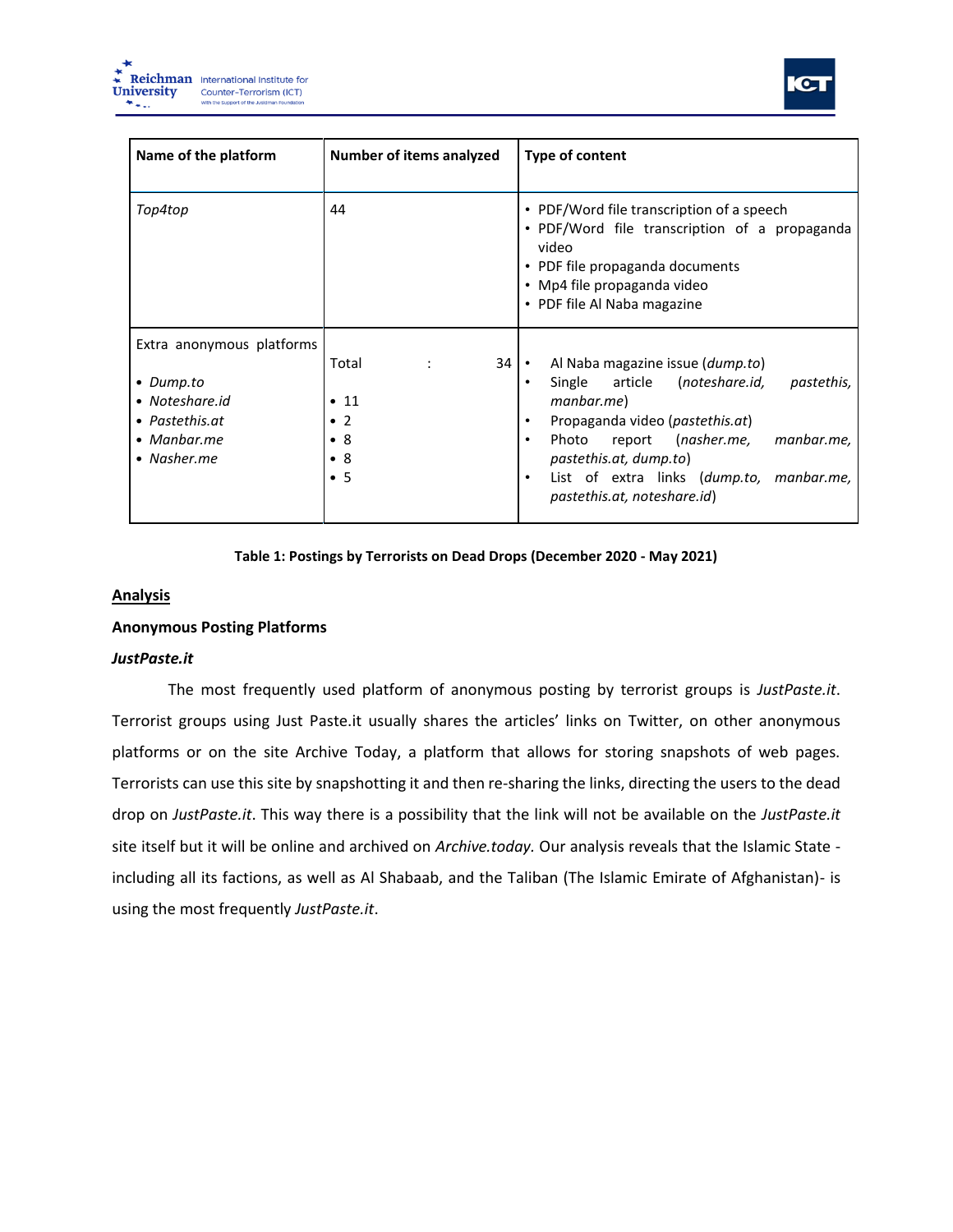



The Islamic State has been using *JustPaste.it* as one of the main anonymous platforms in combination with *Telegra.ph* (anonymous platform provided by Telegram) to share their content after other platforms such as *nasher.me* and *manbar.me* were taken down. Unlike other terrorist groups, the Islamic State uses *JustPaste.it* more frequently to spread terrorist content by including multiple links to other JustPaste/Telegraph posts. Our database reveals that the Islamic State and its news agencies are using *JustPaste.it* for multiple purposes such as daily update of the Islamic State action through a detailed news report including the number of people they either injured, killed or kidnapped, the number of weapons seized, the number of villages destroyed or raided. Sometimes these daily posts are updated with the latest news. Additionally, the Islamic State uses *JustPaste.it* to share photo reports and screenshots of the latest issue of their current magazine (e.g., Al Naba magazine). For example, one of the photo reports from March 2021 shows the "Caliphate's Soldiers" attacking two Congolese army barracks. Another photo report included shows the Islamic State soldiers kidnapping and killing a member of the Egyptian army near Rafah, a Palestinian city in the Gaza Strip.

*JustPaste.it*, is also used as a way to provide extra links to other extreme and radical content. In fact, each daily report post includes several links to other cloud sharing platforms, links to previous daily reports, the latest issue of their magazine, video versions of the daily reports, propaganda videos, PDF books, infographics and video and radio's transcripts in multiple languages. During Ramadan, several infographics included in the reports are dedicated to the principles and the rules of Ramadan. The material posted offers two-way communication or interactive platforms like Telegram official and bot accounts. Other than the daily reports, the Islamic State publishes frequently special posts on *JustPaste.it* highlighting the creation of new content. In these instances, the posts are shorter than the daily ones and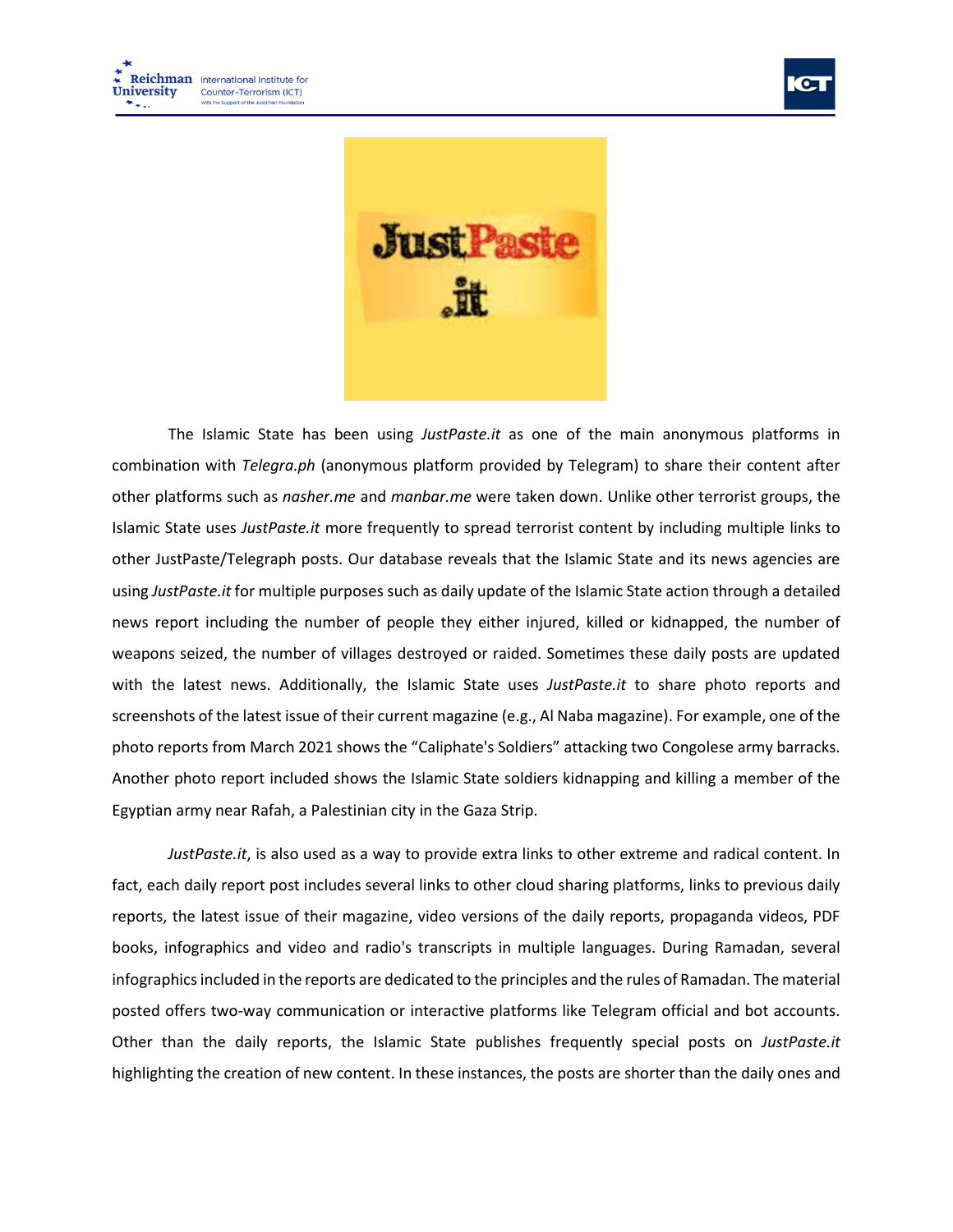

focus on a single topic with a long list of links to multiple sharing platforms. Finally, the Islamic State uses *JustPaste.it* to post analysis of documents (e.g., the analysis in English of Zawahiri's letter to Zarqawi).

Another active actor on *JustPaste.it* is al Shabaab, whose presence on this platform increased significantly since we started our data collection in February 2021, however they don't share content as frequenly as the Islamic State. Yet, similarly to the Islamic State, al Shabaab postings come mostly from Al Kata'ib, the group's media outlet. The links to *JustPaste.it* posts are available either on an archive platform or on Twitter. Unlike other terrorist postings on *JustPaste.it*, al Shabaab seems to follow the "traditional" postings on anonymous platforms by publishing single topic posts. From the data collected, al Shabaab used the platform mostly as a way to spread their propaganda videos. These posts include the title of the video, the poster of the video and a list of links to cloud sharing platforms to access the streaming, download of the content with different video resolution, file option and languages.

The Taliban (or the Islamic Emirate) is also using *JustPaste.it*, however, its presence on this platform is more sporadic and mostly conducted by individual supporters. The Taliban and its supporters use the platform for multiple purposes: to repost spokespersons' statements but also to provide links to their official website and blogs.



**Example of a dead drop by the Islamic State on Justpaste.it**

*Telegraph*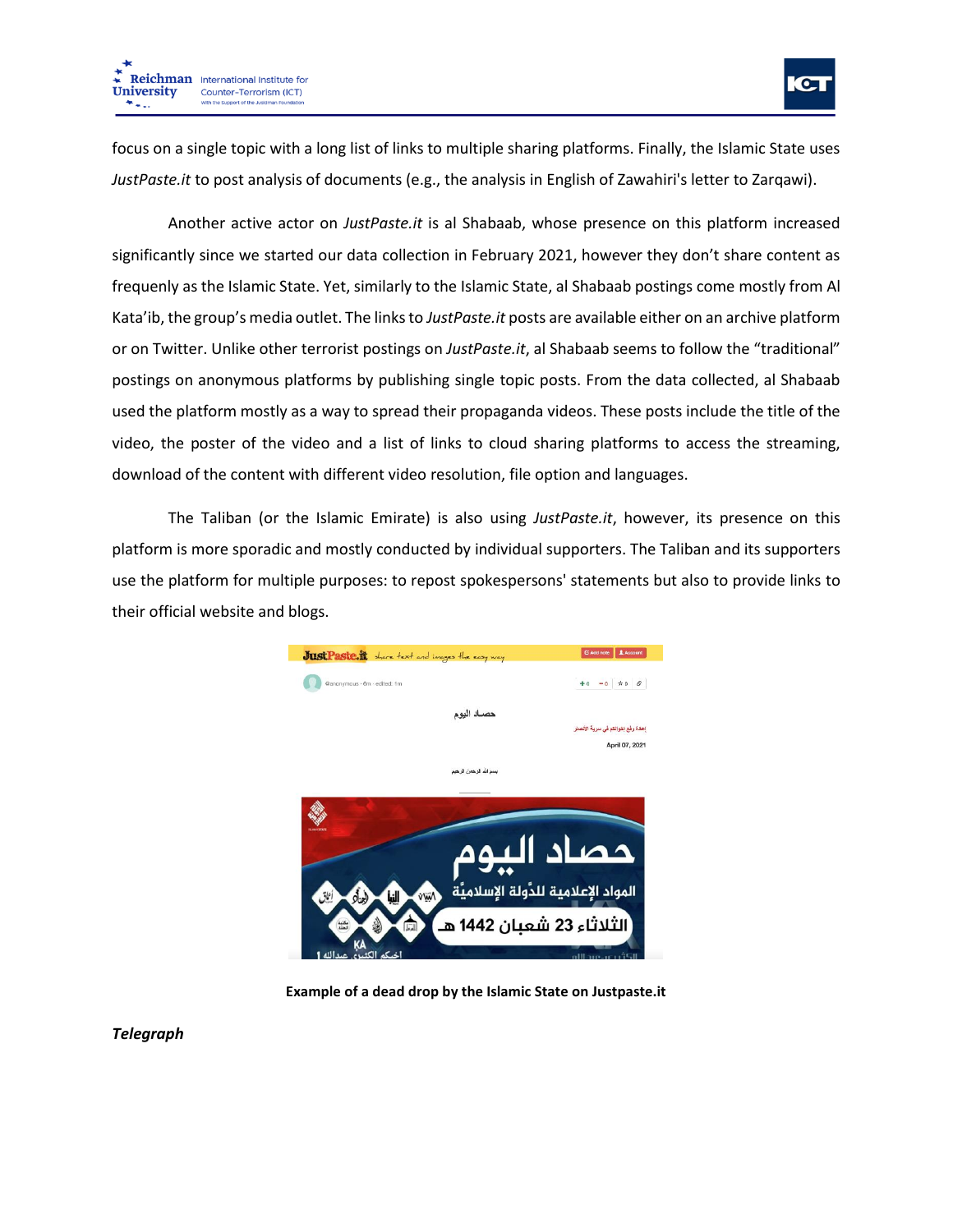

*Telegraph* is an anonymous platform, provided by Telegram, with a minimalist interface that allows users to publish articles, videos and pictures anonymously. The anonymity provided by *Telegraph* attracted several terrorist groups and their followers.

The Islamic State has been using *Telegraph* for a long time and in a very consistent way. Our data reveals that like in the case of *JustPaste.it*, the main benefit of the platform is to remain anonymous and under the radar. *Telegraph* is used by the Islamic State for multiple purposes such as daily report. The IS reports shared on *Telegraph* are very similar to those posted on *JustPaste.it.* The reports, revolve mainly around the group's actions and military successes, crucial to regenerate its image after lost of territories and power. An example of the information provided from March 2021: the conquest of Palma in Mozambique and the killing of more than fifty-five soldiers. Like on Justpaste.it, these daily posts often include the online publication of Al Naba magazine, links to the previous reports, propaganda videos, daily report in video version, religious books, publications, extra links to cloud share platforms, as well as official ISIS Telegram and hoop messenger accounts. Finally, some posts on Telegraph are used as databases with lists of multiple links to all forms of propaganda material. Some of the links to the group's postings on *Telegraph* were found on *archive.is* but mostly in other *JustPaste.it* posts.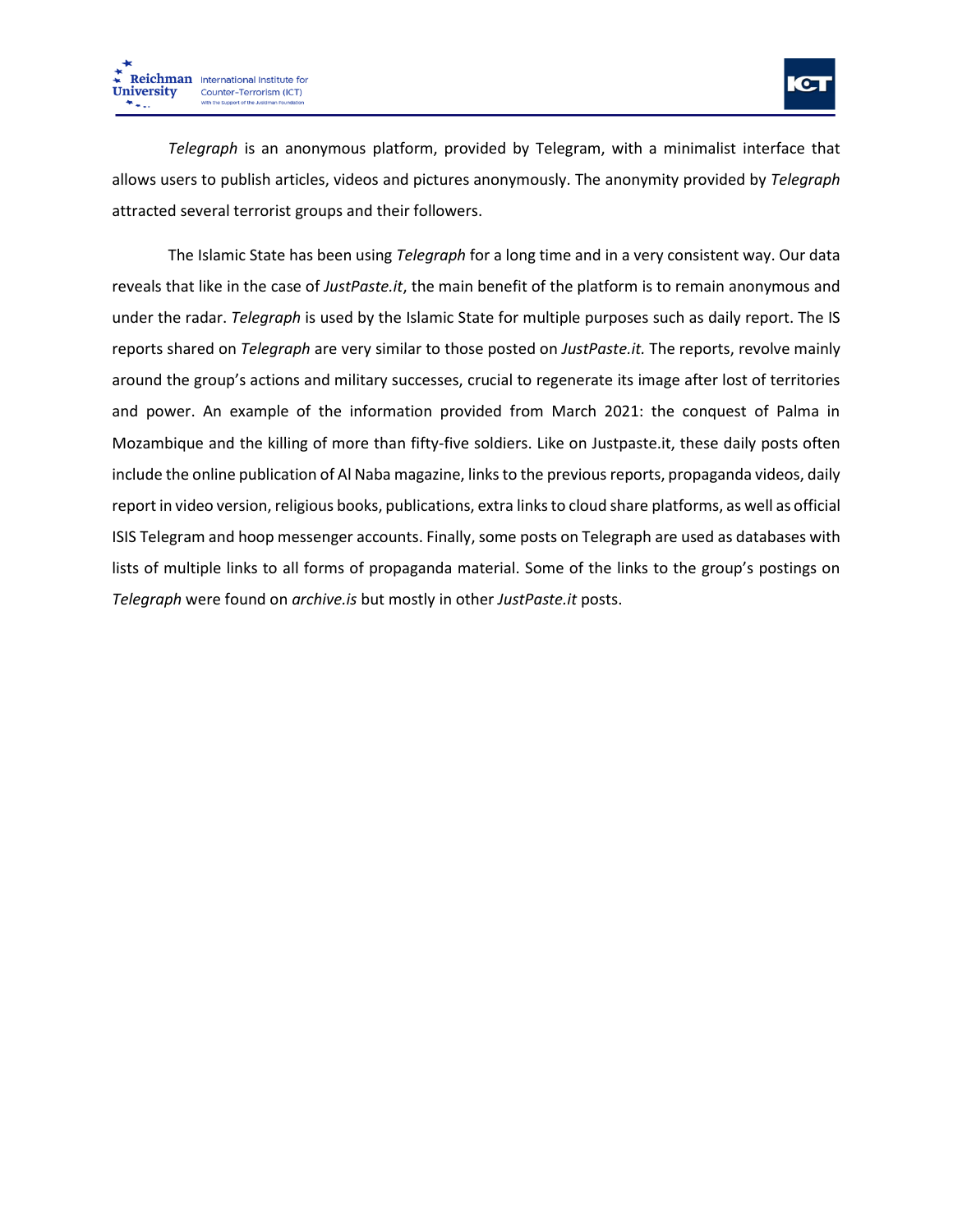



## **Examples of Contents on Justpaste and Telegraph: Infographics, Daily reports, Al Nab'a Magazine, Propaganda Books**

## **Cloud Sharing Platforms**

Cloud sharing is a system in which the user is allotted storage space on a server, providing end users with the ability to access files with any Internet-capable device from any location. Terrorist use these cloud sharing platforms in combination with anonymous platforms to share propaganda online without being flagged and consequently their content stays online longer. As our study revealed, terrorists use multiple cloud sharing platforms. The most commonly used are *files.fm, Pixeldrain, Mediafire, OneDrive, Cloudshare, Nextcloud, Cloudflare, Yandex.Disk, Mixdrop, 4shared, Cloudmail, Top4top, pCloud, Usersdrive,* and *Dropapkto*. The links terrorists post to direct their audiences to these cloud platforms are in their postings on anonymous share platforms or directly on Twitter.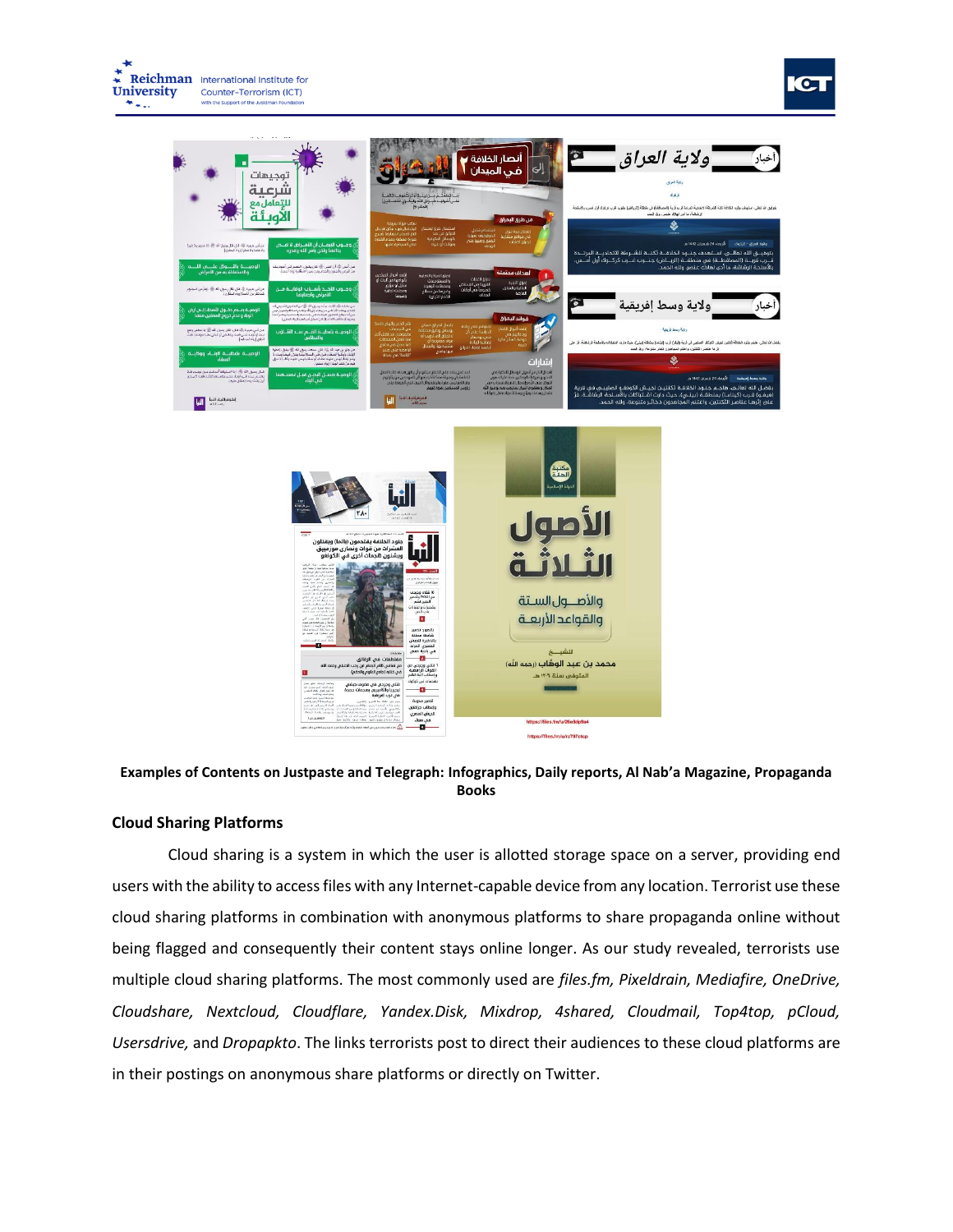![](_page_10_Picture_1.jpeg)

![](_page_10_Picture_2.jpeg)

Moreover, the content is broad and available in multiple format and language options, resolutions, and the option in certain cases to stream the content. From the data we collected we also noticed that terrorists avoid using the option to publish password-protected links except once, when the posting included sensitive information concerning Mossad agents' identities, the cloud sharing links were published on *manbar.me* and the password itself was included in the anonymous platform post. The terrorists using the cloud sharing platforms, as our data show, are mainly the Islamic State, al Shabaab, al Qaeda, and the Taliban.

# *Files.fm*

The most frequently used cloud service used by terrorists is *Files.fm*, a cloud storage platform that is private and encrypted, offering to stream the content before downloading it and the options to comment and if desired, to set up password for accessing the material stored.

![](_page_10_Picture_6.jpeg)

*Files.fm* cloud sharing platform has been used by several terrorist groups and as our scan reveals, mostly by the Islamic State especially for storing propaganda content. We noted that very often the links to the *Files.fm* files were posted on several social media (especially *JustPaste.it*) thus attempting to attract a broader audience and to avoid removal of a single guiding link. For example, we found that in the majority of the cases three *Files.fm* links were added to the daily report post on *JustPaste.it*, directing to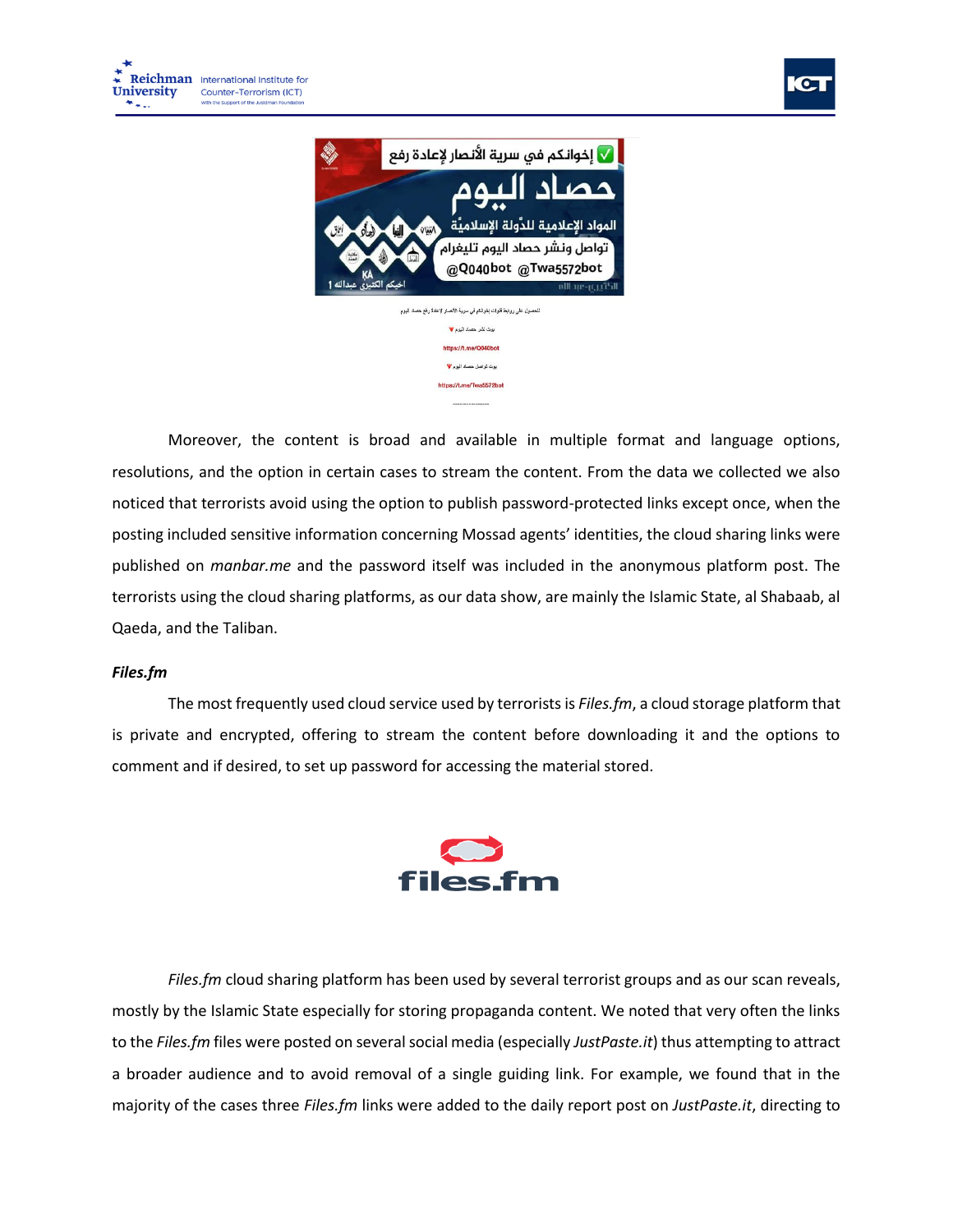![](_page_11_Picture_1.jpeg)

the stored Arabic video version of the daily report. The Islamic State uses this cloud sharing platform to share other types of contents, including the latest issue of Al Naba online magazine, infographics, propaganda videos such as the documentary published by Hadm al Aswar, a pro-Islamic State media outlet, entitled "Preparing Lions to Slaughter the Jews". Furthermore, the Islamic State uses this specific cloud sharing service to enable their followers to download PDF files of Jihadi religious books.

Another group using this cloud sharing platform is al Shabaab. Like the Islamic State, al Shabaab, uses *Files.fm* cloud mainly for propaganda purposes and in a similar method, posts the links guiding to the cloud files. The contents stored by al Shabaab on *Files.fm* includes video clips created by the Harakat Al Shabaab Al Kataib Media such as the one entitled "From the Frontiers of Glory". The video includes footages of Al Shabaab Mujahiddin fighting against Somali and Burundian soldiers, dead Somali soldiers and the mujahiddin seizing weapons and destroying the enemy outposts. The contents stored by al Shabaab on *Files.fm* include video clips of messages from Al Shabaab spokesperson such as the message to the people of Djibouti by the group's spokesperson Sheik Abu Ubdeydah Ahmad Omar. Al Shabaab also relies on the use of multiple links directing to the cloud file, to provide its followers with various file types and sizes. Thus, for example, the Sheik Abu Ubdeydah Ahmad Omar message is available on *Files.fm* in multiple video resolutions as well as transcriptions of the speech in PDF and Word formats.

Al Qaeda is also using *Files.fm*. Yet, al Qaeda uses *Files.fm* sporadically. Moreover, the majority of the links directing to the cloud files are published on Twitter and not on anonymous platforms. Al-Hurr, one of al Qaeda's Media outlets, has been using this cloud share platform to share propaganda video such as the one focusing on al Qaeda's messages to the Muslim of Kashmir.

## *Pixeldrain*

Another cloud platform used by terrorist groups is *Pixeldrain*. This platform does not require registration and is free of charge. Our scan revealed that this platform is used mostly by the Islamic State and its affiliates. *Pixeldrain* is one of the cloud sharing platforms used by the Islamic State to store and present the issues of Al Naba magazine and infographics, sometimes with the zipfile option. Like in other platforms, the Islamic State uses *Pixeldrain* as additional outlet to share propaganda video clips with multiple video resolutions (e.g., Islamic State of Sinai's video entitled "The Epic Makers"). Most of the *Pixeldrain* postings revealed by our scan have a close expiring date, indicating that the Islamic State's operatives are using mostly free accounts.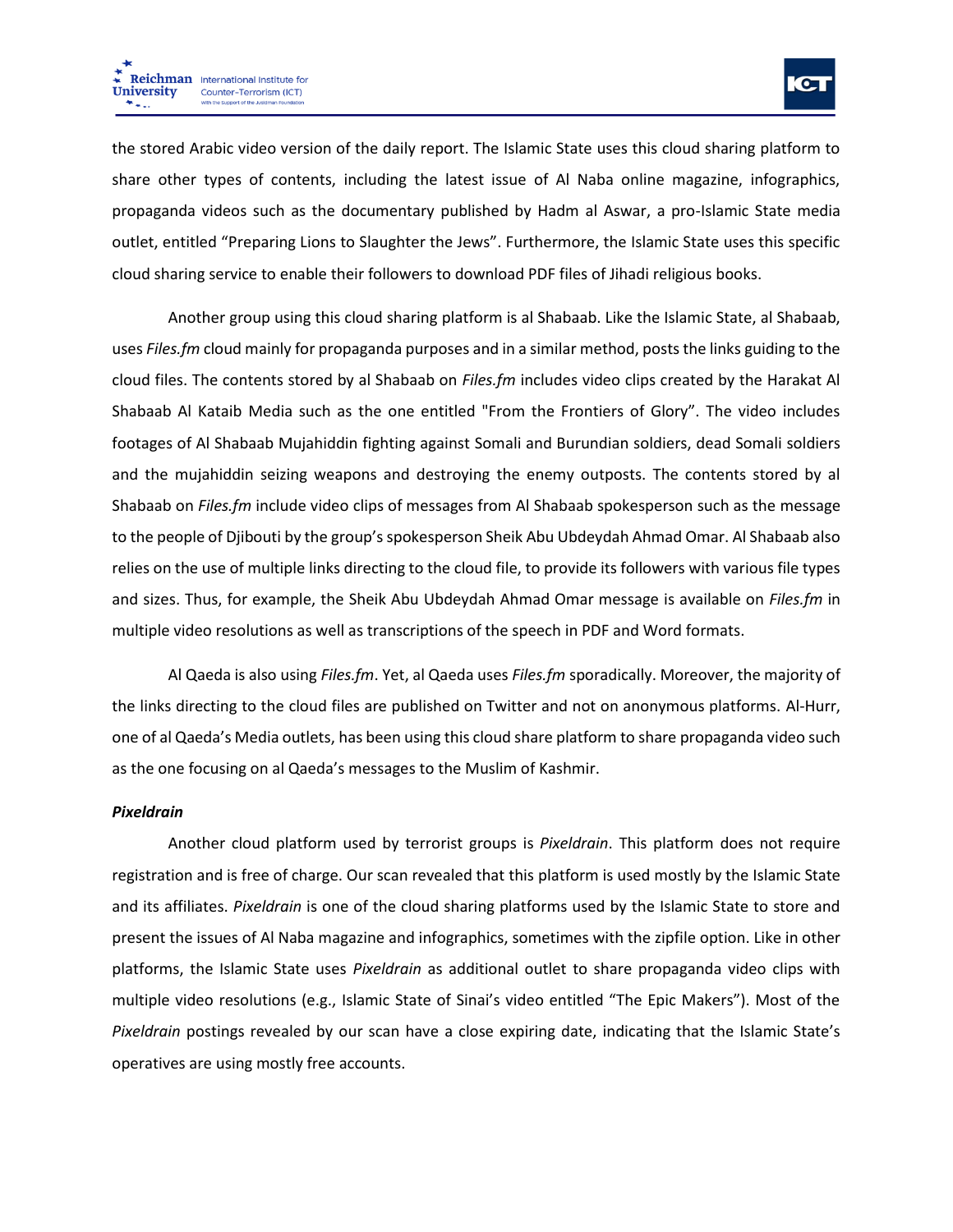![](_page_12_Picture_1.jpeg)

![](_page_12_Picture_2.jpeg)

Al Shabaab, not as often as the Islamic State, use *Pixeldrain* to store and share their propaganda video clips such as the video message to the people of Djibouti by Sheikh Abu Ubeydah Ahmad Omar. The link to *Pixeldrain* appears with other links on a *JustPaste* post and it includes link to the English transcript of the speech (PDF or DOC file). Like the Islamic State, Al Shabaab uses multiple *Pixeldrain* links to provide its followers with the content in different resolutions and size options.

# *Mediafire*

*Mediafire* is a file hosting, file synchronization and cloud storage platform that offers the user up to 50GB of free space, no download limit with ad-supported downloads. *Mediafire* has been used as a way to spread terrorist contents and especially propaganda videos such as the one published by the Islamic State's al Khayr media foundation entitled "The State of Islam Will Remain". This video includes footage of Mujahidin's fighting to conquer a city or to maintain their outposts. The links to the *Mediafire* cloud storage of such videos are included in *JustPaste.it* postings posts. *Mediafire* is also used by the Islamic State for storing and sharing their newest online magazines and infographics, providing the options to download the file in different sizes and video resolutions. From the data we collected there have been no case where the Islamic State shared *Mediafire* links to on social media such as Twitter and they prefer posting these links on *JustPaste.it* or *Telegraph.*

![](_page_12_Picture_6.jpeg)

## *OneDrive*

*OneDrive* is a personal cloud storage platform that offers the option to upload multimedia from mobile devices with friendly user interface. Its links are not designed as anonymous. However, there is an option to generate anonymous guest links*.*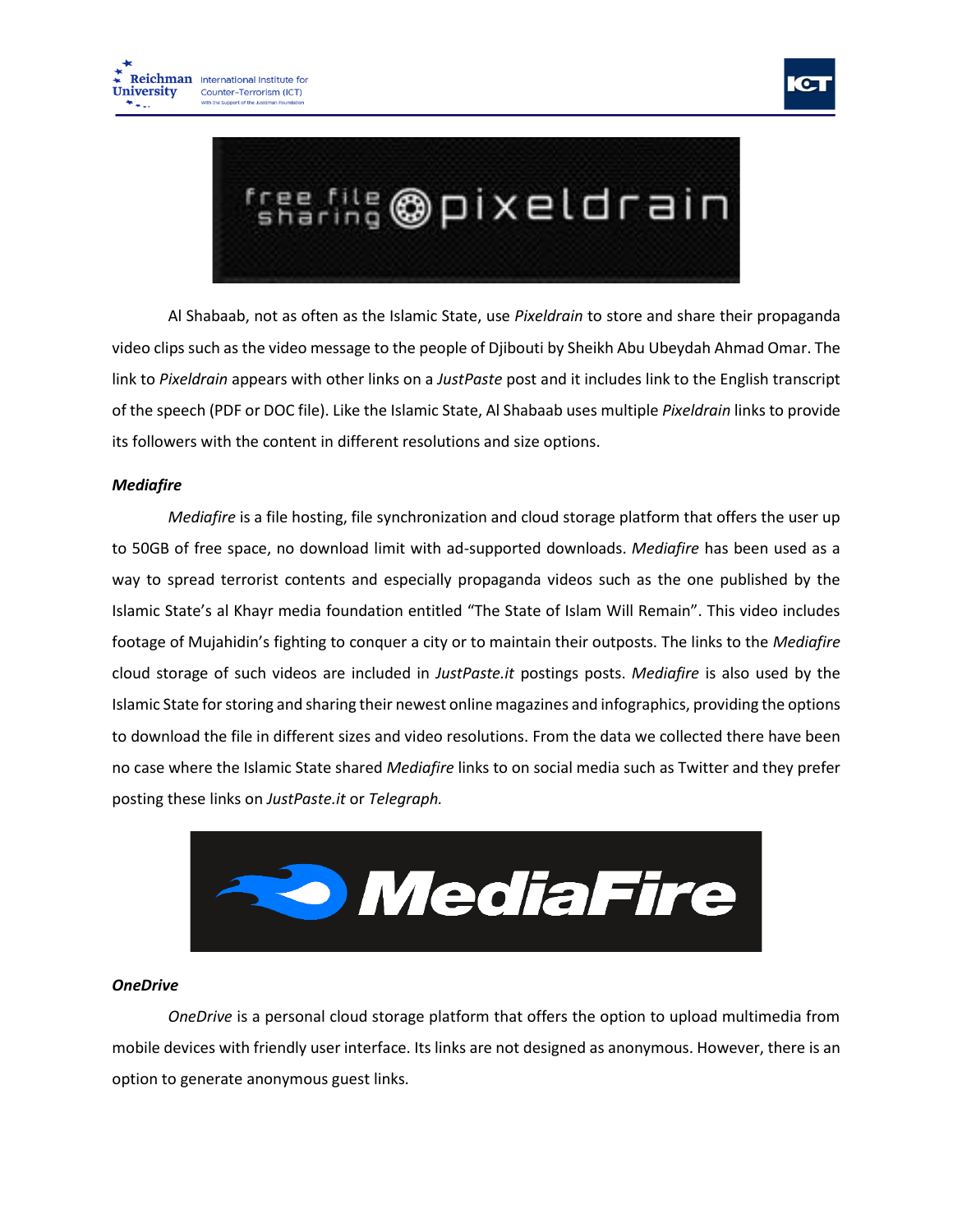![](_page_13_Picture_1.jpeg)

*OneDrive* is a cloud share platform that has been rarely used by the Islamic State but, as our scan revealed, this platform is used to share different kind of content. For example, the Al Furqan Foundation, one of the Islamic State's media production units, used a *Onedrive* link to share the audiotape of the speech of the official spokesman of the Islamic State Sheikh Al-Muhajir Abu Hamza Al-Qurashi titled "Tell Stories So That They May Reflect".

Unlike the Islamic State, Al Shabaab uses this cloud sharing platform more frequently, especially to share propaganda video through anonymous platforms. An example of the use of *OneDrive* by Al Shabaab is the propaganda video created by the official outlet Al-Kataib Media, titled "The Blessed Manda Bay Raid". The video included drone footages from when Al Shabaab attacked the U.S. airfield and base at Manda Bay Airfield in Kenya. The links to the *OneDrive* contents were included in a *JustPaste.it* article and the links to the *JustPaste.it* article were found on Twitter.

![](_page_13_Picture_4.jpeg)

# *NextCloud*

*Nextcloud* is a cloud sharing platform working similarly to Dropbox and Google Drive and provides a cloud platform based on Open Standards and Free Software. *Nextcloud* provides the option to let users upload and edit files anonymously. Islamic State operatives use *Nextcloud* to share propaganda videos by adding *Nextcloud* links to several *JustPaste.it* articles. An example of the content shared by the Islamic State with a *Nextcloud* link is the propaganda video titled "They Answered the Call". This video includes footage of fighting as well as of the combatants' daily life in training camps plus highlights of their social activities such as helping people in need by donating money and food. Like with other cloud share platforms, the Islamic State included for each new release of a propaganda video, at least five *Nextcloud* links, one for each video resolutions.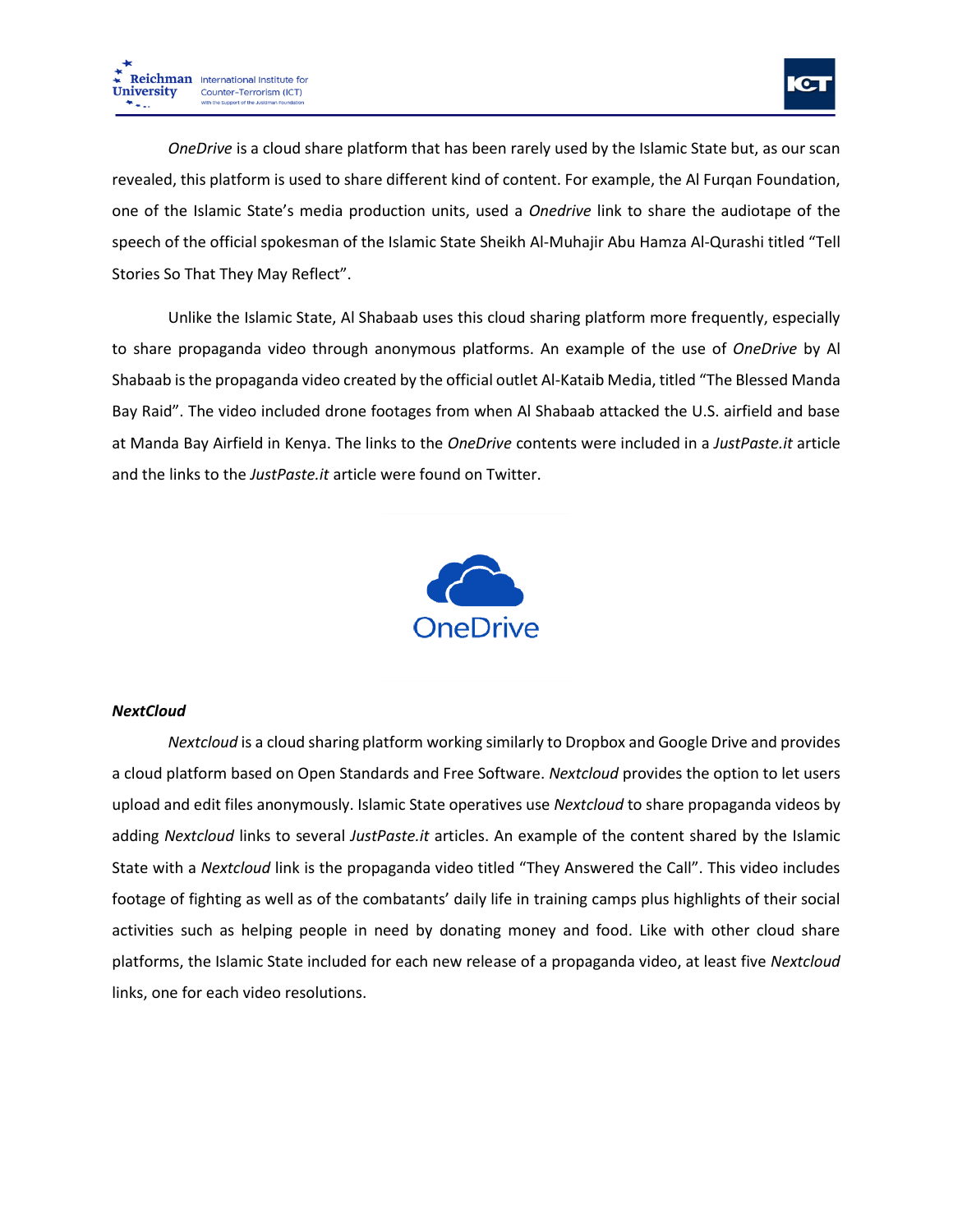![](_page_14_Picture_0.jpeg)

![](_page_14_Picture_1.jpeg)

![](_page_14_Picture_2.jpeg)

## *Top4top.io*

*Top4top.io* is an Arab cloud-based storage system, for uploading and downloading images, audio and video files of large sizes. The Islamic State includes *Top4top* links in their *JustPaste.it* and *Telegraph* postings thus sharing PDF copies of the newest issue of Al Naba and propaganda videos. An example of the terrorist content shared with a *Top4top* link is the propaganda video created by the Al Battar media foundation, titled "the Muslim Prisoners of Patience". This video includes footage of Jihadi prisoners' daily life as well as footages of martyrs dying in battle and gruesome footages of beheadings. The links to *Top4top'*s Al Battar video were posted on *JustPaste.it*.

Al Qaeda also uses this platform in numerous cases, to share propaganda videos and PDF documents of their spokespersons' speeches. Al Qaeda through its Al Sahaab (meaning: "the cloud") news media agency used *Top4top* links to share propaganda documents in English such as the one titled "If You Repeat the Crime We Shall Repeat the Punishment".

![](_page_14_Picture_6.jpeg)

Another group, al Shabaab, also relies on *Top4top* to share their propaganda campaigns. For example, links to *Top4top* have been included in a *JustPaste.it* posting, to share Al Shabaab Al Kataib media outlet's videos and English transcription of texts. An example of such video is titled "Punish Them Severely to Disperse Those Who are Behind Them". This video includes footage of a few Al Shabaab terrorist attacks more specifically destroying Somali army's tanks and trucks with rocket launchers.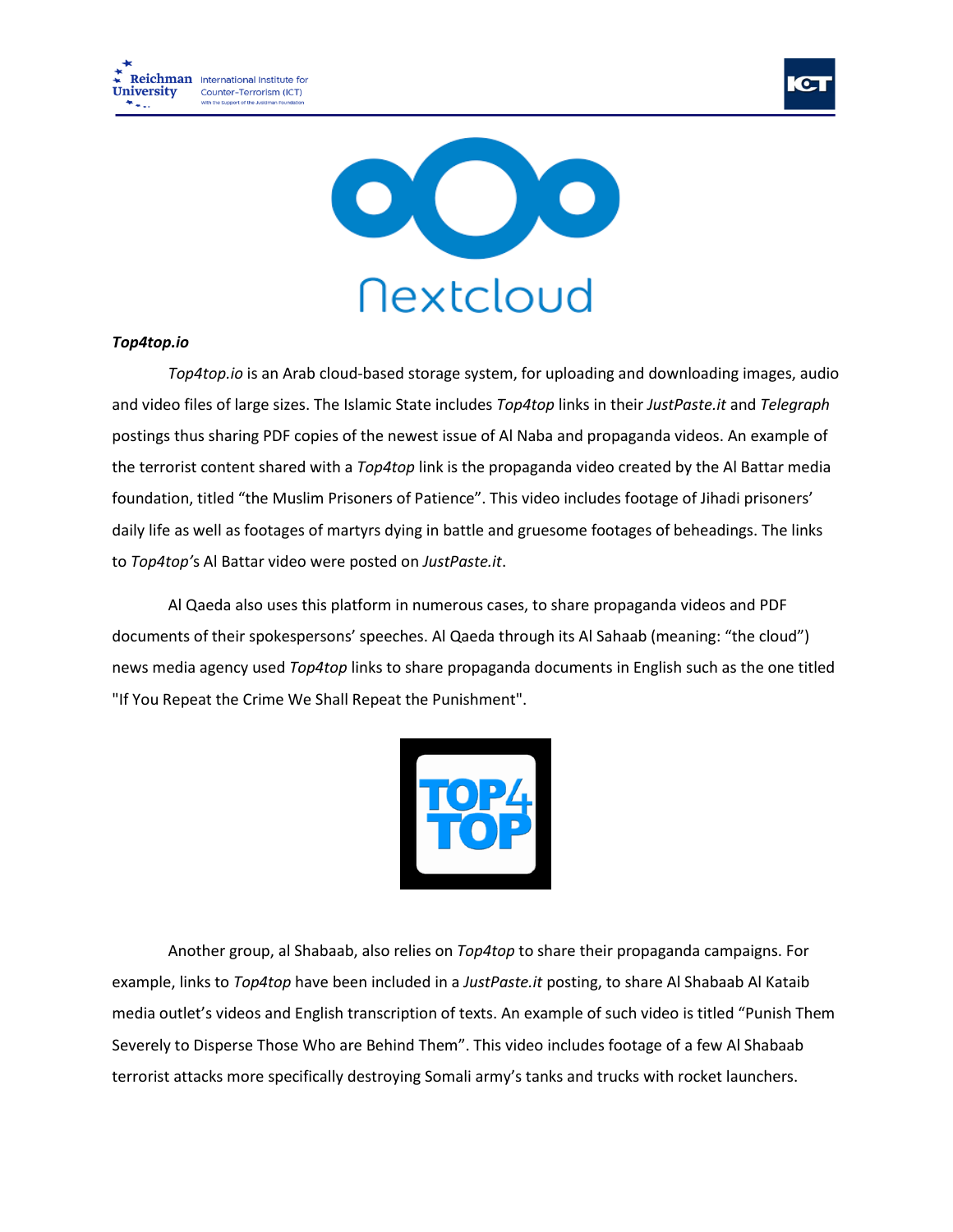Our scan of the terrorist use of cloud sharing revealed a vast range of platforms. In addition to those presented above, we found also *Yandex.Disk, MixDrop, 4shared, Cloudmail, PCloud, UsersDrive,* and *Dropapk.to*. On all of these platforms we found terrorist materials and especially that of Jihadi groups. For example, on *Mixdrop* the Islamic State stores its video titled "Spirits in the Mountain," produced by the Turjuman al Asawirti, an Islamic State media production outlet. This video includes beheading footages of Islamic State's prisoners, two speeches by former US presidents Barack Obama and Donald Trump about the heavy prices of fighting the Islamic State, and the commitment of the Islamic state to destroy their enemies and establish a global Islamic State. Another example is the propaganda video of al Qaeda titled "The Wound of the Rohingya is the Wound of the Ummah". Looking more like a brief documentary, this video includes audio clips of Sheikh Ayman al Zawahiri and real footage of Myanmar soldiers' atrocities against civilians while showing support for al Qaeda from the the Rohingya community.

On *Cloudmail*, the Islamic State shares a video created by Hadm Alaswar media production, a sub-level pro Islamic State media outlet, entitled "Time to Pay". This video focuses on depicting the Islamic State martyrs as victims of the West, presenting real footage of Muslim orphan children and calling other Mujahidin to substitute the martyrs and bring about victory and justice.

One UsersDrive, for example, Al Furqan, Islamic State media outlet, presents the "Trample of War", a propaganda video shot in Africa by the Islamic State-affiliated group Talea al-Ansar. This video provides footages of the Mujahidin fighting in the Sahel and a segment from an interview with French President Emmanuel Macron.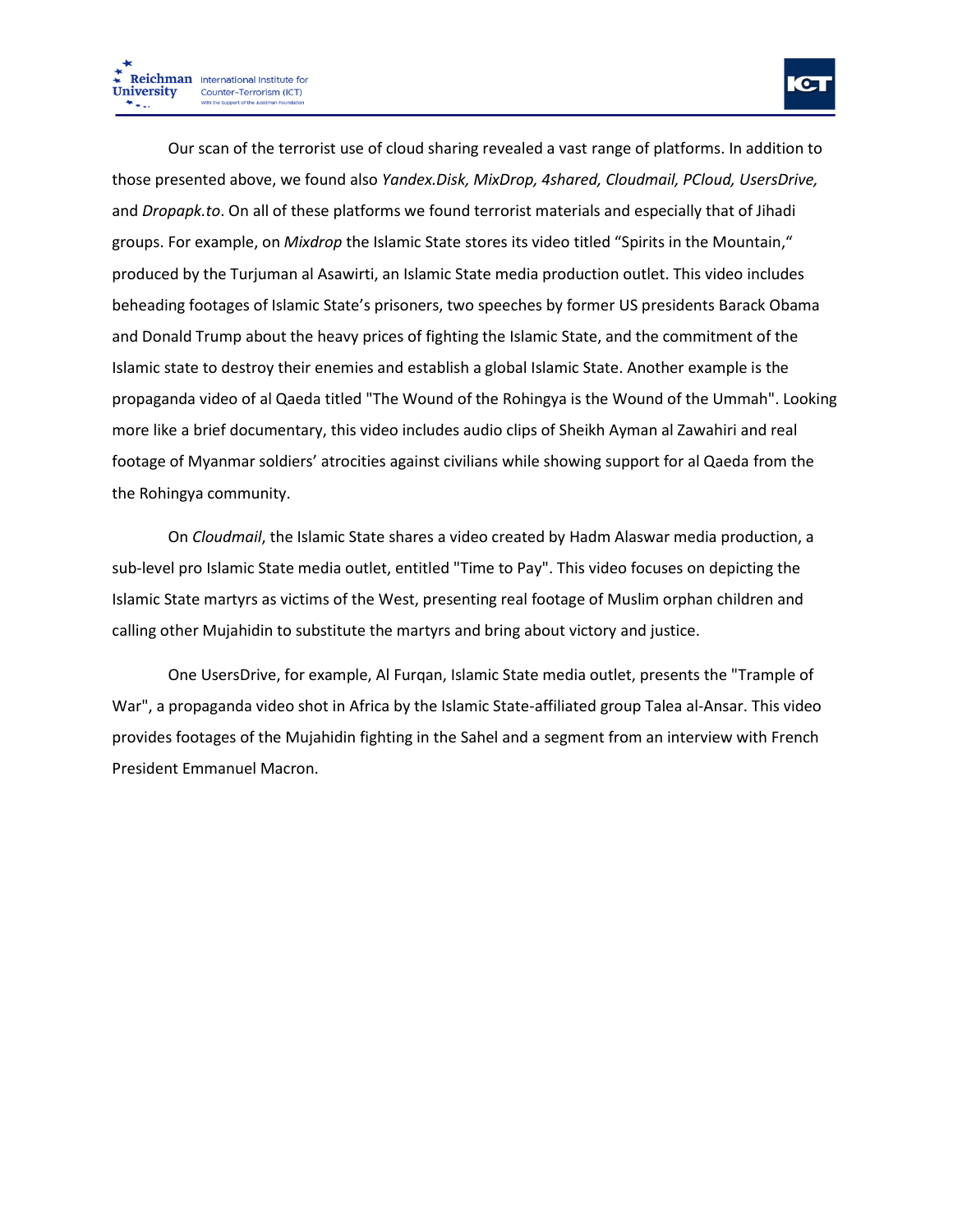![](_page_16_Picture_0.jpeg)

![](_page_16_Picture_2.jpeg)

#### **Examples on Cloud Sharing Platforms: Propaganda Videos, Books, Magazines**

## **Evolution over Time**

Our study have allowed us to track certain changes in the use of virtual dead drops by terrorist actors and thus answer our Research Question 5 about possible evolution in the use of dead drops. It is clear that they migrated from "older" anonymous platforms such as as *nasher.me, manbar.me, noteshare* or *PasteThis* to newer platforms such as *Just.Paste.it* and *Telegraph*. The content changed as well: before moving to newer platforms, the Islamic State used to publish posts dedicated to a single topic with just a few links while presently - except for sporadic cases- they create multi-topics posts. Moreover, some of the groups, especially the Islamic State, have added new features to their online propaganda in the form of daily reports, as described above.

The changing contents included a change in the content from positive items to more negative items. For example, when scanning "older" postings on *nasher* and *manbar*, we found photo reports of the livestock and poultry market in an Islamic State conquered city Hawija in the Kirkuk Province of Iraq. Such positive items are no longer featured in newer platforms like *JustPaste.it* and *Telegraph*, where violent, aggressive, threatening texts and visuals are the dominant themes. Before moving to *JustPaste.it* and *Telegraph*, the Islamic State was using specific platforms for specific types of contents (e.g., using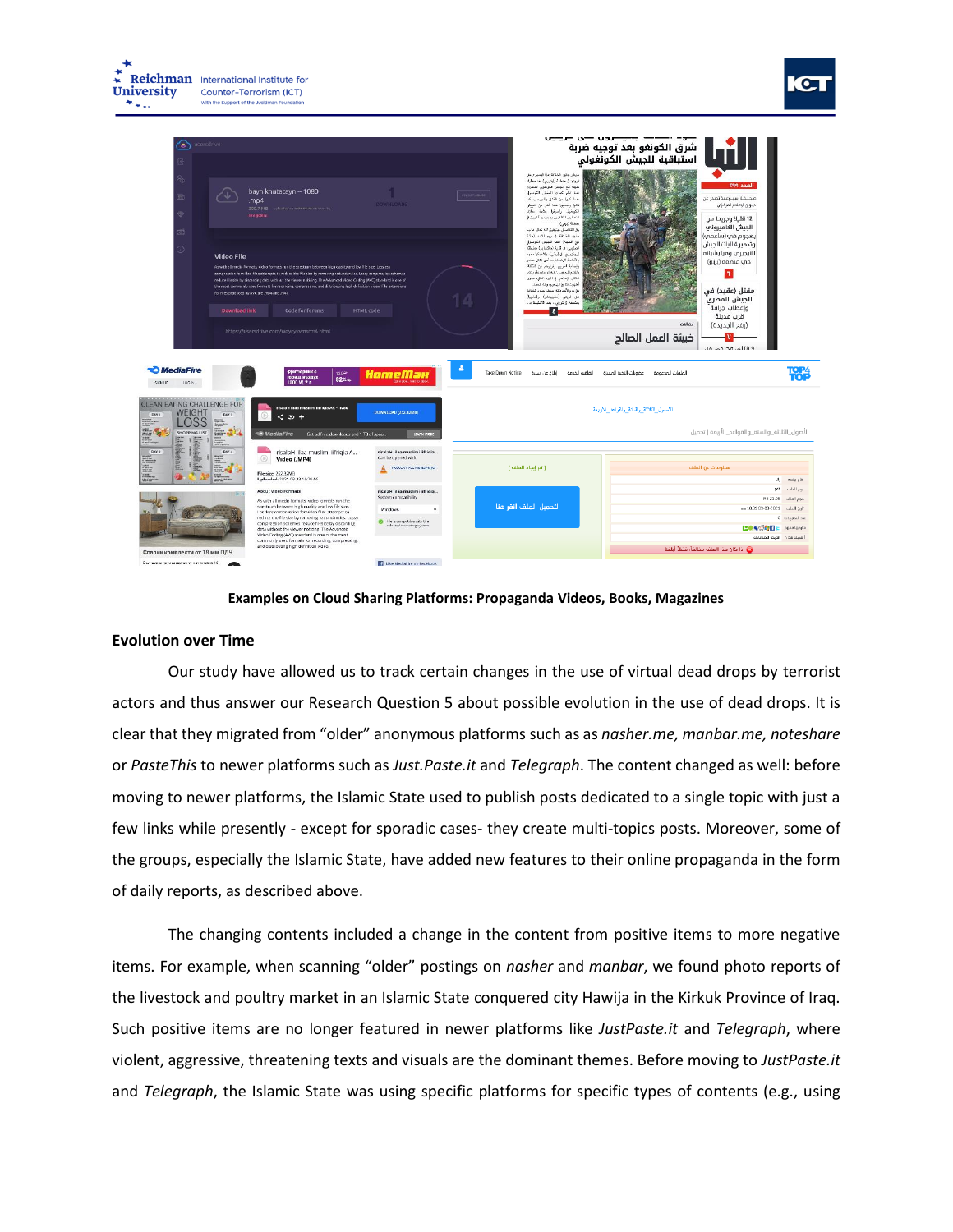![](_page_17_Picture_1.jpeg)

*Dumpto.to* to publish photo reports) while more recently those photo reports are included in the daily reports or in any dead drop postings that have become multimedia platforms. Differently from previous anonymous platforms like *manbar, nasher, pastethis* and *noteshare* focused on visual contents (e.g., infographics, photo reports), today the Islamic State is presenting longer news reports, combining texts with visuals. We also noted a significant decrease in the reactions of users to the content posted on most of the used anonymous platforms.

The new use of dead drops relies on more outlets and more links to the same contents. Some terrorist groups are using systematically several anonymous platforms to publish day after day their latest report. Our scan also reveals an impressive increase in the use of dead drops, either in the forms of anonymous platforms or cloud sharing. For example, the Islamic State re added to its anonymous daily posts another messaging app called *Hoop messanger* to provide additional option for contacting the group and also to give another venue to share propaganda. *Hoop messenger* was included in few posts in December 2020 and January 2021 but then abandoned until April 2021, giving more space to *Telegram* accounts. We also noted an increasing number of postings of links on social media directing to contents stored in cloud sharing platforms. For example, the Islamic State increased its postings of links to cloud sites on platforms like *files.f*m.

## **Conclusions**

Terrorists have used online services for over two decades and have become more sophisticated in doing so. As terrorist use of the new media became more intensive, sophisticated, and alarming, so did the various countermeasures launched by governments, military, and counterterrorist agencies. But the never-ending dialectic struggle between cyber-savvy terrorists and counter terrorism professionals, requires new thinking, preemptive measures and future-oriented policies.

The use of dead drops in the form of using anonymous platforms and cloud sharing poses a real challenge to countering online terrorism and extremism, especially because terrorist group are reacting to the new counter measures taken. From a theoretical perspective, our findings should be interpreted